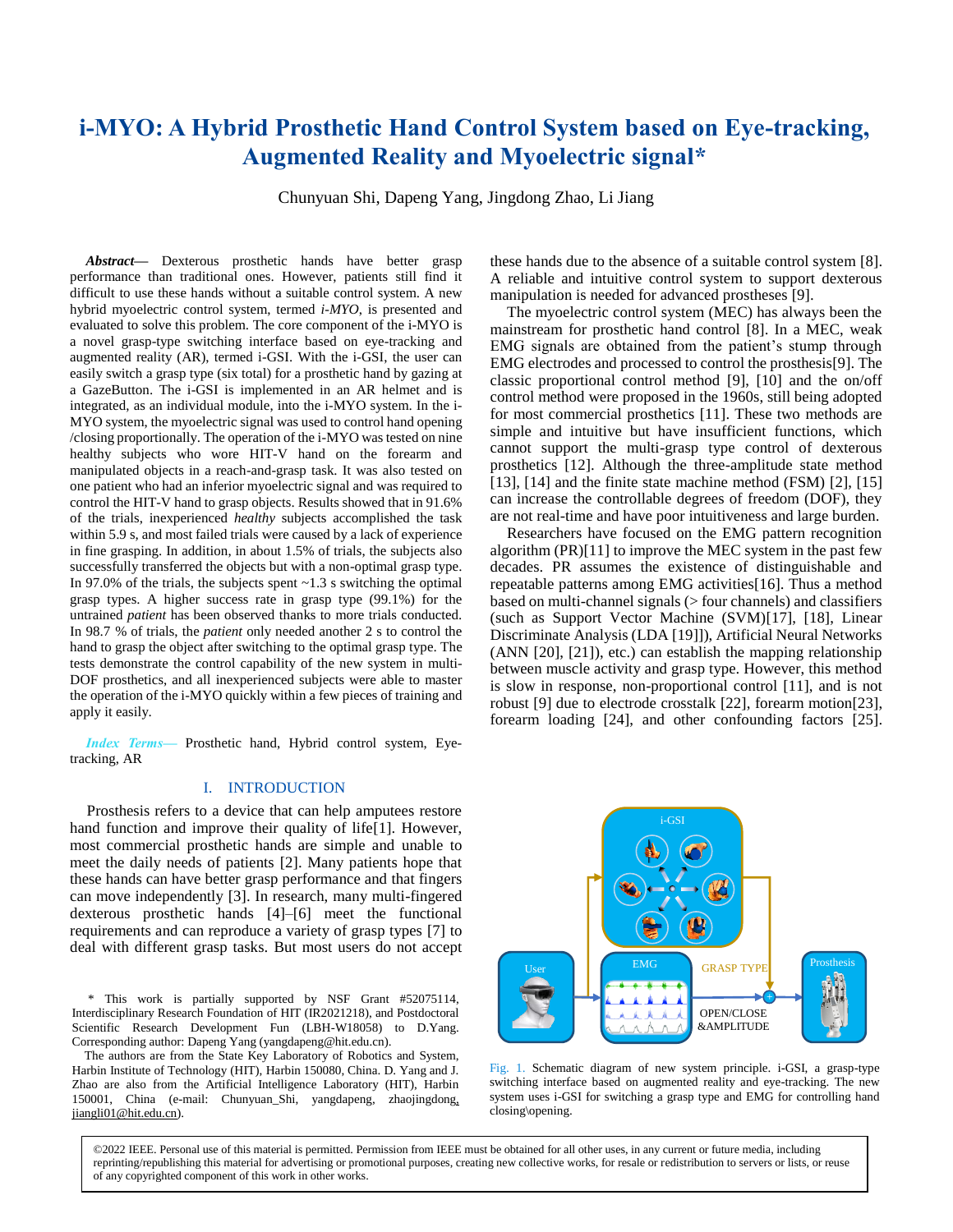

Fig. 2. The i-MYO control system. The first image shows that the subject was pinching a bead using the prosthetic hand attached to his forearm, and the second image is the scene the subject saw through the AR helmet, HoloLens 2.

Moreover, the available channels are limited due to muscle loss resulting from amputation, further reducing availability [26]. Although targeted muscle reinnervation technology (TMR) can alleviate the problem of muscle loss and improve classification accuracy [27]–[29], most patients reject it due to the many risks associated [26]. On the other hand, algorithms based on Linear Regression (LR) [30], Non-Negative Matrix (NMF) [31], and Deep Learning (DL) [32] can regress multi-DOF synchronous proportional control signals from multi-channel EMGs. It is also difficult to operate the hand dexterously because of less DOF (two to three).

It is necessary to introduce other sensors to make up for the deficiency of the EMG-only control system [8]. The EMG hybrid control system (EMG-HCS) [26] has been further developed in recent years. A hybrid control system refers to a system with more than two control signal sources [26], [33]. In an EMG-HCS, EMG is still used to control hand opening and closing (proportionally control), other signals, such as plantar pressure [34], [35], tongue movement signal [36], and radiofrequency tags [37], etc., are used to switch the hand's grasp type. However, current EMG-HCS implementations still have an insufficient performance to switch the grasp type [26]. It is still complicated to use and non-real-time. Besides, combining the features of different signals as the input of the PR algorithm is also a hybrid control method, but most are offline analyses[9], [38]. Artificial vision is a newly developed method in recent years, and many challenges await being solved [26], [39], [40], such as clutter background and target object detection.

The authors have recently proposed a new grasp-type switching interface (i-GSI) based on augmented reality and eyetracking to solve the grasp-type problem [41]. With the i-GSI, users can easily switch between six grasp types by gazing at a holographic grasp-type icon, and even a novice can master the i-GSI very quickly.

This paper proposes a novel hybrid prosthetic hand control

system based on i-GSI and myoelectric signal (i-MYO) (shown in Figure 1), demonstrating how the i-GSI as a standalone module can be integrated into a myoelectric dexterous prosthetic hand [6]. The i-MYO can be implemented on commercial mobile devices. The goal of the current study was to test the operation performance of i-MYO. A total of nine healthy novice subjects participated in the reach-grasp experiment, of which the results refer to the efficacy of grasping the objects. Further, the i-MYO was tested in one patient with a congenital upper limb deficiency. The result of the patient proves that even a subject with an extremely poor EMG signal can operate the i-MYO well.

### II. MATERIALS AND METHODS

## *A. i-MYO Contol System*

The i-MYO control system includes a grasp-type switching interface (i-GSI), a two-site myoelectric interface (MYO), and a multi-DOF prosthetic hand, as shown in Figure 2. For a target object, the user can use the i-GSI to select an optimal grasp type and then use the MYO to control the prosthetic hand to grasp or release the object in a proportional way.

*1*) *i-GSI:* the i-GSI is responsible for switching grasp types and mainly includes a hologram panel with nine GazeButtons. The GazeButton refers to a button with advanced gaze-based interactions [42]. The hologram panel is directly superimposed in the user's vision, and the GazeButton can be triggered when the user gazes at it. This gaze behavior means that the human observes a position for more than 120 ms, and the threshold parameter of gaze time in this study is set at 200 ms for stable control. Of the nine buttons, six are grasp types: *Cylindrical*, *Spherical*, *Tripod*, *Pinch*, *Lateral*, and *Hook;* these are the basic grasp types for manipulating daily life object*s* [43] and are usually used as indicators for designing dexterous prosthetic hands*.* A grasp-type index will be sent to the prosthetic hand through Bluetooth when the relative GazeButton is triggered.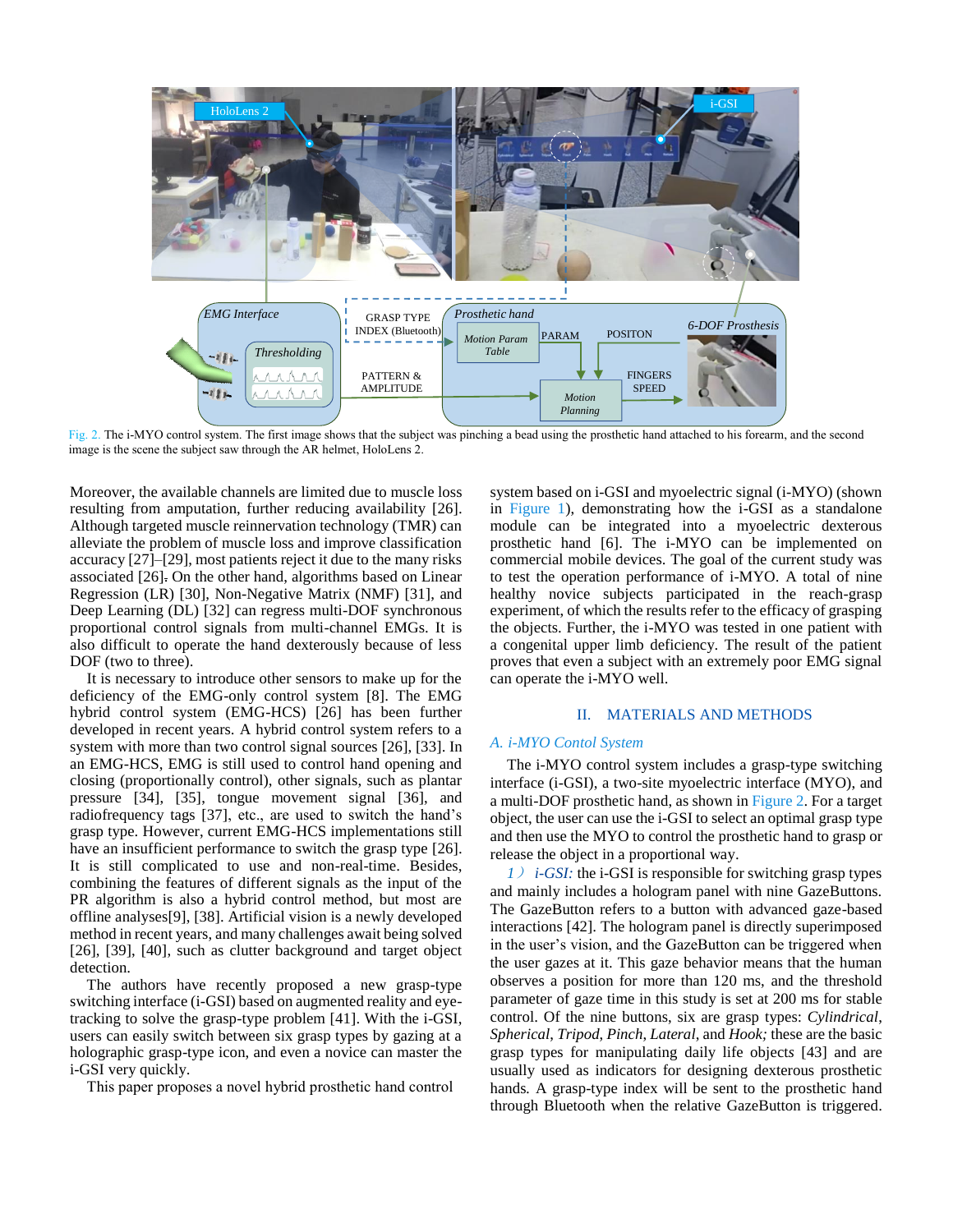

(a) Flow diagram. (b) Actual scene. Fig. 3. The operation flow of the i-MYO system. The user was switching the garget grasp type in the first two images. The hand in image ③ was at the pre-shape position, the one in image ⑥ was at the target-grasp position, and the image ⑧ shows that the hand released the object.

The other three buttons are reserved for other functions, such as wrist control, and will not be discussed in this paper. The i-GSI is implemented in an untethered self-contained holographic device (Holoens2, Microsoft, USA) with an eye tracker. Our previous work provides more detailed information about the hologram panel and the gaze algorithm[41].

*2*) *Myoelectric Interface (MYO):* MYO is used to get the user's intention to proportionally control the prosthetic hand opening\closing from a two-site myoelectric signal. The twosite signal was recorded using two OttoBock dry electrodes (Otto Bock, Germany, 13E200 = 50) over a pair of antagonist muscles (flexor and extensor). The two-site EMG inputs have a sufficient signal ratio thanks to the electrode's preprocessing and were directly thresholded with individually adjustable levels to generate opening/closing control commands. The amplitude of the signal is mapped to the scale factor of the maximum finger speed (90°/s). The MYO's algorithm was implemented on a controller connected with the two-site electrodes, and the controller was housed inside a prosthetic palm.

*3*) *Prosthetic hand:* The prosthetic hand is used to manipulate daily life objects and emulated by a robot hand, HIT-V [6], attached to the subject's forearm by a 3D-printed bypass. The HIT-V has five anthropomorphic fingers actuated by six DC motors: five motors for finger flexion/extension and one for thumb adduction/abduction. All degrees of freedom contain position sensors, thus realizing position control. A mapping table with motion parameters of six grasp types was saved offline in the controller housed inside the palm. These parameters, such as the pre-shape position of fingers, were obtained by trial and test. Another parameter, the grasp-type index, is obtained from the i-GSI via Bluetooth. The index was used to configure the hand by the look-up table and could only change when the hand was between the full-open and pre-shape positions (as detailed in Section II.B). Yet another parameter, the maximum speed scale factor, was set and mapped linearly proportional to the EMG amplitude.

A personal host was used to adjust system parameters (i.e., EMG threshold, gaze time threshold) for different users during the experiment, which is unnecessary for clinical applications.

# *B. Operation Flow of the i-MYO System*

The operation of the i-MYO system is effortless (shown in Figure 3). Firstly, the user gazes at the target GazeButton to switch the grasp type when the fingers are spread out. Secondly, the user approaches the prosthetic hand to the object and elicits an EMG signal (flexing the wrist) to control the prosthetic hand from a full-open position to a pre-shape position. Then, the user controls the hand to continue to close and grasp the object by observing the scene. After transporting the object successfully to another position, the user elicits another EMG signal (stretching the wrist) to open the prosthetic hand to release the object.

## III. EXPERIMENTS

## *A. Subjects & Sensor Calibration*

One patient and nine healthy subjects were recruited to test the operation of the i-MYO system. Two healthy subjects had a few experiences with EMG control, and others had none (see more in TABLE I). Evaluating the i-MYO system from the patient with an extremely poor EMG signal can better show the system's applicability to patients. The patient has a congenital upper limb deficiency, and the stump is less than one-fifth of the forearm. Due to the lack of exercise, the arm was as thin as that of a child, with little strength. He did not have the righthand muscle memory such as flexing/extending the wrist and did not have phantom limb sensation[44]. Therefore, his EMG signal was far inferior to those acquired from the patients with radial amputation. The EMG electrodes were placed over two muscles he could independently activate repeatedly, and the muscles were near the end of the elbow.

For different users, the magnifications and thresholds of the EMG electrodes were adjusted respectively to obtain a good signal-to-noise ratio. Subjects calibrated the eye tracker using an APP of the HoloLens 2 system. The position of the holographic panel was fine-tuned to make the user comfortable,

| <b>TABLE I</b><br>SUBJECT INFORMATION |                        |        |     |                       |      |            |                                         |  |
|---------------------------------------|------------------------|--------|-----|-----------------------|------|------------|-----------------------------------------|--|
| Subject                               | <b>Handed-</b><br>ness | Gender | Age | Height Weight<br>(CM) | (KG) | <b>BMI</b> | <b>Prosthetic control</b><br>experience |  |
| 1                                     | R                      | Male   | 24  | 170                   | 59   | 20.42      | *****                                   |  |
| $\overline{c}$                        | R                      | Male   | 24  | 173                   | 63   | 21.05      | ☆☆☆☆☆                                   |  |
| 3                                     | R                      | Female | 28  | 162                   | 49   | 18.67      | *****                                   |  |
| $\overline{4}$                        | R                      | Male   | 26  | 170                   | 76   | 26.30      | ☆☆☆☆☆                                   |  |
| 5                                     | R                      | Male   | 24  | 178                   | 78   | 24.62      | ☆☆☆☆☆                                   |  |
| 6                                     | R                      | Male   | 29  | 170                   | 61   | 21.11      | ★★☆☆☆                                   |  |
| 8                                     | R                      | Male   | 28  | 170                   | 75   | 25.95      | ★☆☆☆☆                                   |  |
| 7                                     | R                      | Male   | 31  | 170                   | 66   | 22.84      | *****                                   |  |
| 9                                     | R                      | Male   | 27  | 175                   | 73   | 23.84      | *****                                   |  |
| $10^*$                                |                        | Male   | 26  | 178                   | 62   | 19.57      | *****                                   |  |

\* Amputee

All experiments were approved by the university's Ethical Committee (NO.HIT-2021009) and conformed to the Declaration of Helsinki.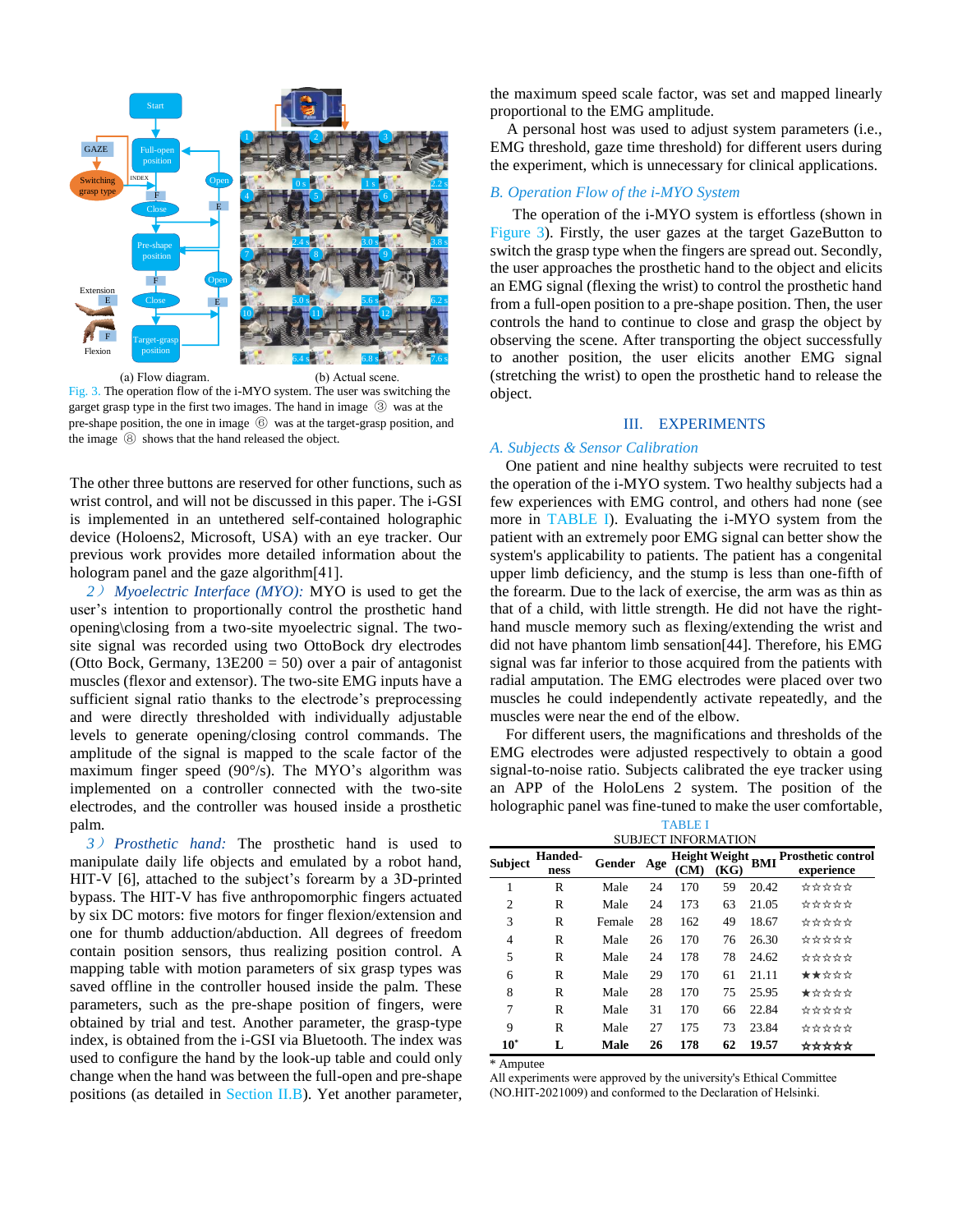

Fig. 4. Experimental setup for healthy subjects. With the robot hand attached to his right forearm by a bypass, the subject sits on the chair comfortably and wears the AR helmet on his head. The two EMG electrodes are also put over the right forearm. He needs to manipulate the robot hand to transfer the object in front of him to the target area at his right.

and the threshold parameter of the gaze (as described in Section II.A) was fine-tuned to adapt to user habits. The prosthetic hand was attached to healthy subjects' right forearms by a 3D-printed bypass.

### *B. Experimental Protocols & Data Analysis*

*1) Test Task:* The healthy subjects were required to complete a reach-and-grasp task to test the operation of the i-MYO. This task aims to test if the i-MYO can help the user restore typical daily activities. As shown in Figure 4, the subject in this task needed to manipulate the robot hand attached to his forearm to reach, pick up, transport, and place the target object in the target area on the table. As for the patient, his right arm is too thin and powerless to wear the robot hand  $(> 600 \text{ g})$ ; thus, the robot hand was fixed on the fixture. He was required to switch a target grasp type and trigger the EMG signal to control the hand to hold the object. This task for the patient aimed to test if a subject with extremely poor EMG could also activate a myoelectric signal to control the prosthetic hand to grasp and release different objects.

Twenty-one household objects listed in Table II were selected as the target objects, including one sample for *Hook*  and four samples for every other grasp type. Each healthy subject needed to carry out eight blocks of 24 trials, and the patient needed twenty blocks to gather sufficient data for statistical analysis. The object for *Hook* would appear four times in a block. The objects for *Pinch were* small (i.e., the bead, SΦ1.5 cm) and would be a challenge for the subjects.

*2) Experiment Procedures:* Before experimenting on each subject, the assistant calibrated the sensors and introduced the task to the subject. The subject would take less than ten minutes to practice this system. During practice, the user would try to manipulate the hand to grasp the bead or mini padlock five times to learn how to use *Pinch.* After practice, the user had a ten-minute break before the test. During the test, the assistant randomly placed an object of which the grasp type was nonrepeating in each trial. The user observed the object simultaneously so as not to trigger a GazeButton subconsciously. After being instructed, the user started to

|                       |                   | <b>TABLE II</b>   |                             |               |  |  |  |
|-----------------------|-------------------|-------------------|-----------------------------|---------------|--|--|--|
| <b>TARGET OBJECTS</b> |                   |                   |                             |               |  |  |  |
| No.                   | <b>Grasp Type</b> | Object            | Size (cm)                   | <b>IMG</b>    |  |  |  |
| 1                     |                   | Powder bottle     | $15 \times \Phi$ 6.3        | <b>BEAR</b>   |  |  |  |
| $\overline{c}$        | Cylindrical       | Plastic bottle 1  | $18 \times \Phi$ 5.2        | <b>CARD</b>   |  |  |  |
| 3                     |                   | Plastic bottle 2  | $17.8 \times \Phi$ 5.8      | $\sqrt{3}$    |  |  |  |
| 4                     |                   | Sauce bottle      | $13.5 \times \Phi6$         | $\mathcal{L}$ |  |  |  |
| 5                     |                   | Toy ball 1        | $S\Phi$ 6.3                 |               |  |  |  |
| 6                     | Spherical         | Toy ball 2        | $S\Phi$ 6.3                 |               |  |  |  |
| 7                     |                   | Toy ball 3        | $S\Phi$ 6.3                 |               |  |  |  |
| 8                     |                   | Toy ball 4        | $S\Phi$ 6.3                 | ۰             |  |  |  |
| 9                     |                   | Toy brick         | $5.9 \times 2.8 \times 1.4$ |               |  |  |  |
| 10                    | Tripod            | Plug              | $3.7 \times 3.2 \times 2$   |               |  |  |  |
| 11                    |                   | Medicine pack box | $5.5 \times 3.3 \times 3.3$ | $[1 - 1]$     |  |  |  |
| 12                    |                   | Small Yarn Ball   | $S\Phi4.4$                  |               |  |  |  |
| 13                    |                   | Small wooden cube | $1.8 \times 1.8 \times 1.8$ | n             |  |  |  |
| 14                    | Pinch             | Mini eraser       | $2.8 \times 1.7 \times 0.9$ |               |  |  |  |
| 15                    |                   | Mini padlock      | $5 \times 3 \times 1.9$     | - II          |  |  |  |
| 16                    |                   | Bead              | $S\Phi$ 1.5                 | $\bullet$     |  |  |  |
| 17                    |                   | Transdermal patch | $13 \times 11 \times 0.05$  | 疆             |  |  |  |
| 18                    | Lateral           | Plastic card      | $8.5 \times 5.3 \times 0.1$ | Ξ             |  |  |  |
| 19                    |                   | Tea bag           | $10 \times 4.7 \times 0.1$  | <b>CASE</b>   |  |  |  |
| 20                    |                   | Ruler             | $16 \times 4 \times 0.2$    |               |  |  |  |
| 21                    | Hook*             | Plastic handle    | $9.5 \times 12.5 \,\Phi3$   | 6             |  |  |  |

\* Printed 3D model, shaped like a doorknob, will appear four times in each block test.

TABLE III METRICS WITH DEFINITION

| <b>Metrics</b> | <b>Definition</b>                                      | Schematic diagram                                                              |  |  |
|----------------|--------------------------------------------------------|--------------------------------------------------------------------------------|--|--|
| SR-G           | Grasp-type success rate                                |                                                                                |  |  |
| T-G            | The time spent switching <i>correct</i> grasp type.    | into panel<br>our panel<br>$o_{b_{c_{c_{\ell}}}}$<br>$o_{b_{\rm PQ}}$<br>losin |  |  |
| SR-HT          | The task success rate for the <i>healthy</i> subjects. | elease<br>$s_p^2$<br>Pue                                                       |  |  |
| T-HT           | The time a <i>healthy</i> subject spends on one trial. | Seatt State                                                                    |  |  |
| SR-PT          | The task success rate for the <i>patient</i> .         | T-G                                                                            |  |  |
| T-PT           | The time <i>patient</i> spends on one trial.           | T-PT<br>T-HT                                                                   |  |  |

manipulate. Once finished a block of twenty-four trials, the user rested for five minutes to prevent forearm muscle fatigue.

*3) Metrics:* Six metrics listed in TABLE III were defined and used to evaluate the performance of the i-MYO system. **1)** Grasp-type success rate (SR-G, for *all* subjects): the grasp type was deemed correct if the *final grasp type* used to grasp the object was optimal according to classification in TABLE III. **2)** Time spent switching the *correct* grasp type (T-G, for *all* subjects). **3)** Task success rate for the *healthy* subjects (SR-HT): a trial was considered successful if the healthy subject used the *correct* grasp type to accomplish the task in which the subject was required to pick the object up and place it at the target area. Otherwise, the trial would be considered a failure once an *incorrect* grasp type was used, even if the subject accomplished the task (e.g., using *Pinch* to transfer an object that *Tripod* should have transferred). **4)** The time a *healthy* subject spends on one trial (T-HT). **5)** The task success rate for the *patient* (SR-PT): a trial was considered successful if the *patient* elicits an EMG signal to control the robot hand grasping the objects with the *correct* grasp type. **6)** The time the *patient* spends on one trial (T-PT). The time criteria for T-G, T-HT, and T-PT are illustrated in TABLE III.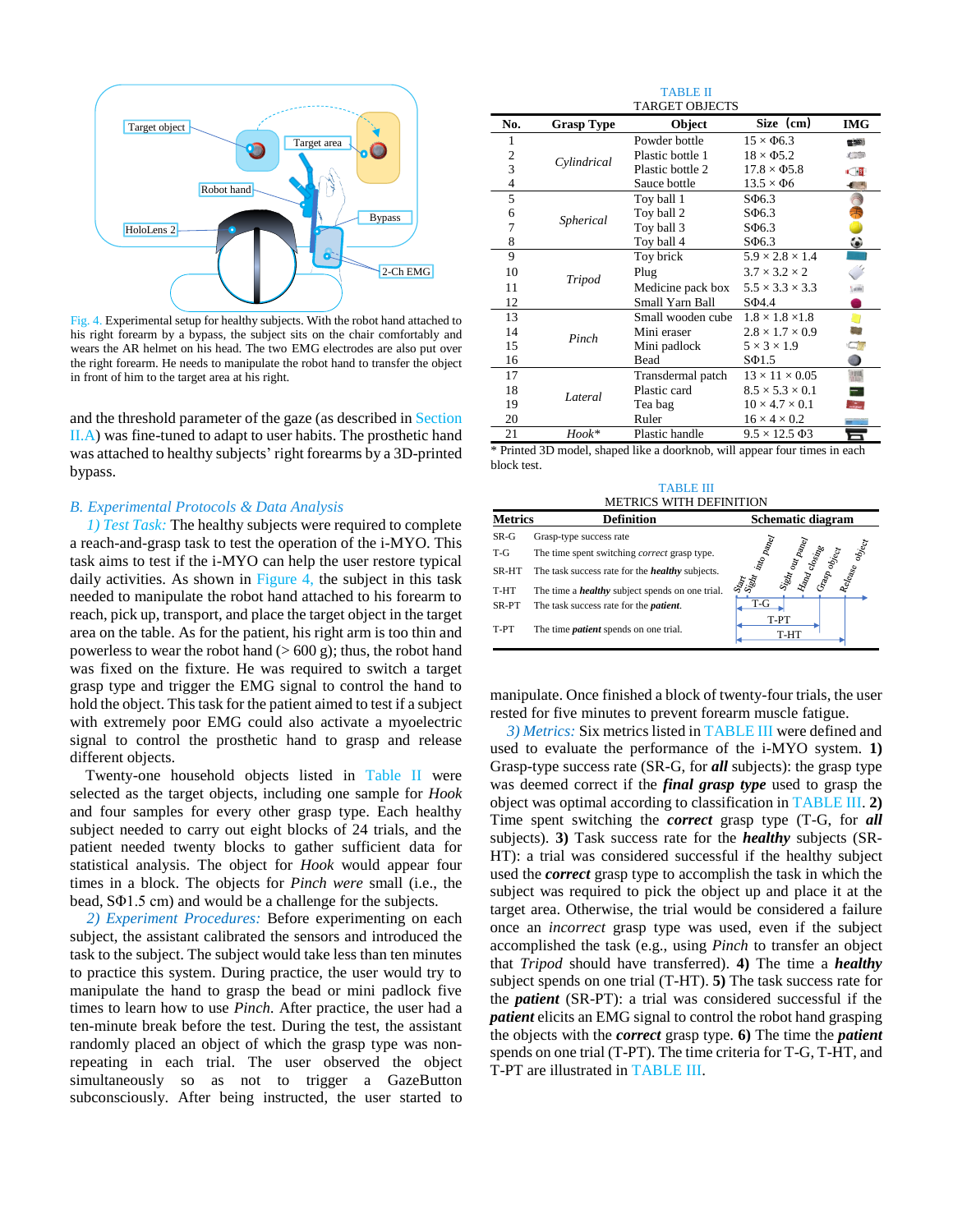

*4) Data Analysis Methods:* this study used the box plots with median, inter-quartile range, and extremum to represent the time data collected in this paper since it did not fit a normal distribution (Kolmogorov–Smirnov normality test). A Wilcoxon signed-rank test was used to determine the significance of the paired data between two groups, and a Friedman test and the Bonferroni adjustment were used when the paired data was from more than two groups.

## IV. RESULTS & ANALYSIS

Nine healthy subjects finished a total of 1728 trials (nine subjects, eight 24-trial blocks), and the patient finished 480 trials (one subject, 20 24-trial blocks). Overall, the healthy subjects with no prior training successfully transferred objects in 91.6% of the cases and switched the optimal grasp types in 97.5%, as shown in Figure  $5(a)$ . It means that only one-third of failures were attributed to i-GSI. Furthermore, in about 1.5% of cases, the subjects successfully transferred the objects but with a non-optimal grasp type one that the subject considered optimal (e.g., using *Tripod* to grasp objects that *Pinch* should have grasped), mainly in early trials. These subjects spent about 5.8 s transferring an object and about 1.3 s switching the grasp type, as shown in Figure  $5(b)$ . Figure  $5(c)$  showed that the patient could successfully trigger the EMG to control the hand holding the objects in 98.7% of trials in around 3.2 s and spend around 1.3 s to switch the optimal grasp types in 99.2% of trials.

The analysis of different blocks showed that the healthy subjects with no prior training could quickly master the operation of the i-MYO system, and the operation of i-GSI was natural and stable. Most unsuccessful tasks happened in the first three blocks, especially the first block, with only 85% of cases successful, as shown in Figure  $6(a)$ . But the figure also clearly showed a significant improvement from the first to the fifth







block (85% to 95%), and Figure  $6(b)$  showed the time spent reduced from 7.6 s to 5.0 s. In addition, no significant difference was observed in the fifth to eighth block. The switch success rate is 95% in the first block and is increased to 99% in the third block.The time spent switching the grasp type decreased from 1.7 s in the first block to 1.2 s in the eighth block, and no significant difference was observed from the fourth block to the eighth block.

The grasping success rate according to different grasp types is shown in Figure 7. Figure  $7(a)$  shows that objects grasped by *Pinch* (80% success rate) were the most difficult to transfer since these objects are too small to be precisely grasped (i.e., the bead:  $S\Phi$ 1.5 cm<sup>3</sup>, mini padlock:  $5.0 \times 0.3 \times 1.9$  cm). The robot hand fingers often closed on empty air in the first few blocks since the subjects failed to predict thecontact position of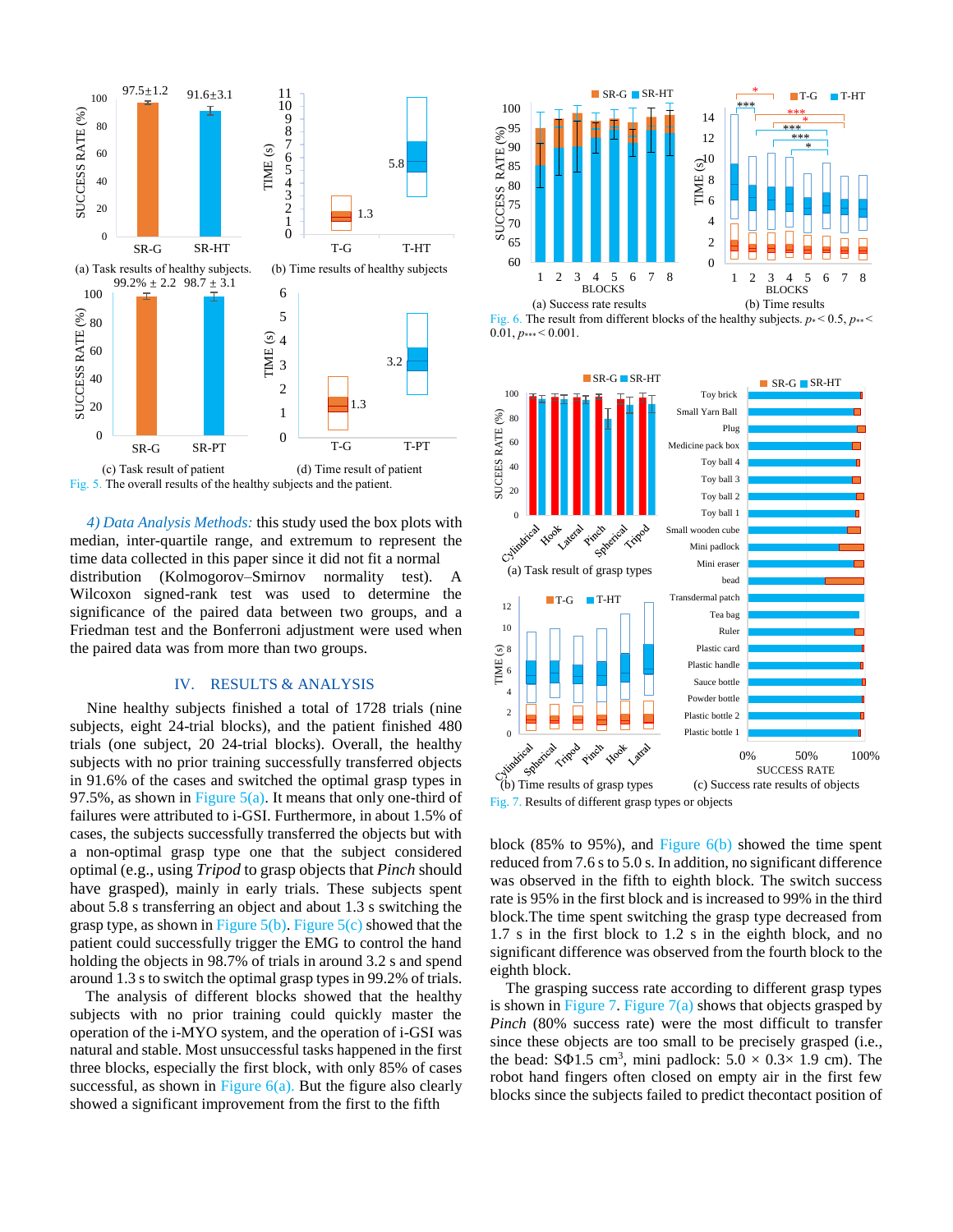

the index and thumb fingers. The objects grasped by the *Cylindrical, Spherical, and Tripod* were easier to transfer, with a 95%-plus success rate. All healthy subjects thought it was challenging to grasp and transfer the bead, and only 66% of cases were successful, as shown in Figure  $7(c)$ . To grasp a bead stably requires good balance in the control of position and strength to prevent the bead from being squeezed out or dropped. The transdermal patch was the easiest to transfer, with a 98%-plus success rate. The analysis of the time showed (shown in Figure 7(b)) that the objects grasped by the *Lateral* needed the most time (around 6.2 s) to transfer as the *Lateral*  needed more time to pre-shape and grasp, and there were no statistical differences on other grasp types, about 5.5 to 5.8 s. The test for T-G on different grasp types found no significant differences ( $p = 0.7$ ).

Significant differences in the healthy subjects remained in the time spent transferring since everyone's ability to operate a new system is different. As shown in Figure 8, the sixth subject had the highest success rate in transferring an object, around 95%, and also spent the least time, about 4.7 s. The first subject had the lowest success rate, around 88%. The seventh subject spent the most time completing the transfer task, around 8.8 s, and also spent the most time switching the grasp type.

The result of the patient with the longer test (twenty blocks) showed a significant improvement in performance throughout the test. Figure  $9(a)$  shows that he accomplished the task in only 87% of trials in the first block and 96% in the second block, but this number remained at 100% after the eleventh block. The time spent to accomplish tasks, shown in Figure 9(b)*,* decreased significantly as the number of trialsincreased, and it just needed about 1.1 s to switch the target and around 2.8 s to grasp the object in the last five blocks.

## V. DISCUSSIONS

A new hybrid prosthetic control system (i-MYO) is proposed in the paper. With the help of the i-MYO system, users can quickly, easily, stably, and robustly control the prosthetic hand to manipulate daily life objects using a variety of grasp types. The new grasp-type switcher can switch quicker among a larger quantity of grasp types than traditional methods, such as Co-Contraction and coded switching methods [2]. The users are



Fig. 9. Results from different blocks of the patient.

also more relaxed and less fatigued since they only need to glance at a GazeButton on the grasp-type panel to switch a grasp type. In the past, the user was usually required to repeatedly contract the forearm muscles, which was tedious and tiring. The result of the i-MYO system was very stable because the i-MYO system provides intuitive real-time feedback of the grasp-type results to allow the users to make corrections in time. The method is not affected by various confounding factors like EMG (e.g., electrode deviation, sweating, tension, temperature changes, muscle fatigue).

According to the modular design idea, the grasp-type interface (i-GSI) of the i-MYO system is designed as a completely independent module. The module can run independently on a mobile headset device (e.g., HoloLens 2) since its computational burden is small. The module does not need to receive signals from other devices. The grasp-type result in this module can be transmitted to the existing prosthetic system through wireless communication (e.g., WIFI and Bluetooth). Most commercial dexterous prosthetic hands are manufactured with built-in wireless communication to receive a grasp type from a mobile phone APP. The new switching interface can be easily added to its program frame to replace the mobile APP (e.g., an i-Limb prosthetic hand and communicate with Bluetooth [45]).

It is found that during the operation of the i-MYO system, switching a grasp type and manipulating the hand is not strictly controlled in sequence, and it may be a parallel mechanism. For example, the subject will observe the scene first after switching the grasp type in most cases and then manipulate the hand to reach an object and trigger the EMG at the same time to preshape the hand when ensuring the safety of the prosthetic hand operation. However, after many trials and proficiency, some subjects boldly raised and pre-shaped the robot hand first instead of observing the scene when the sight was still on the grasp-type panel (the target GazeButton had been triggered).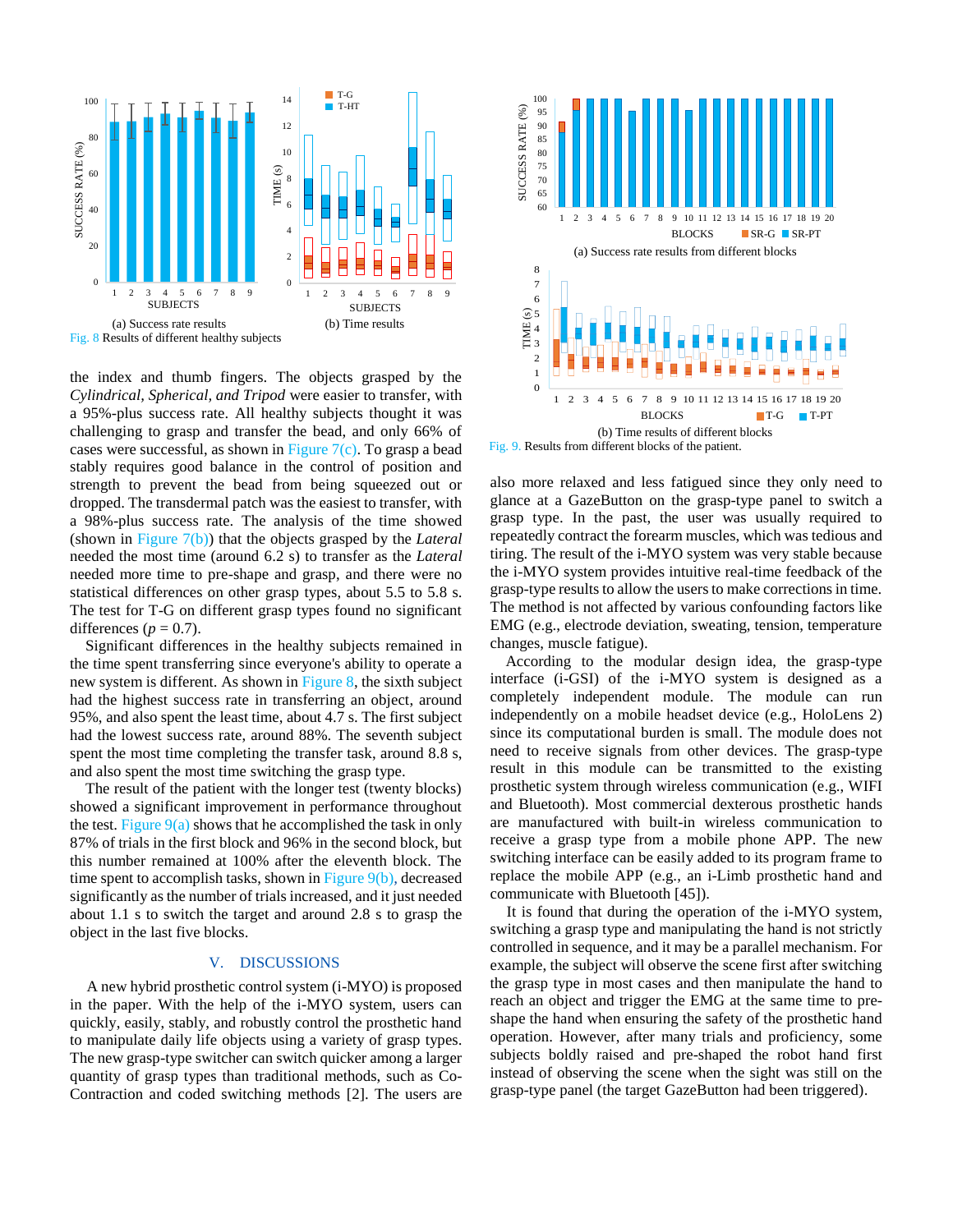Although the i-GSI has achieved good results in the experiment, failed trials still exist. For example, when the robot hand reaches the object's vicinity, the grasp type will occasionally be mistakenly switched to another grasp type. The main reason is that the HoloLens 2 has a limited holographic field of view (in the vertical direction), and the grasp-type panel cannot be completely out from the common sight area. In this way, an error may happen when the grasp-type panel overlaps with the supervision area where the user supervises the robot hand. However, devices with a wider field of view and even an infinite field of view are rapidly developing (e.g., HoloLens 3[46]), which may solve this problem.

Furthermore, with the development of mechatronics technology, there have been dexterous prosthetic hands equipped with active wrists (e.g., i-Limb® Quantum[45]), which poses a higher challenge to the traditional man-machine interface. Although this study only evaluated the performance of the i-MYO system in controlling the fingers, the proposed system is also applicable to control an active wrist with multiple degrees of freedom, such as pronation/supination and flexion/extension. A two-DOF wrist has been integrated into our prosthetic hand, and some simple tests have been conducted. In the future, we will carry out wrist-hand combination paradigm experiments to evaluate the performance of the new method in higher-level prosthetics and more complex tasks.

#### VI. CONCLUSIONS

A new hybrid prosthetic control system (i-MYO) based on eye-tracking, augmented reality feedback, and EMG is proposed in this study. Nine healthy subjects and one patient tested the operation of the i-MYO. Our results show that a novice can quickly master the operation of the new control system after a few trials. With the new control system, the user can easily switch between six grasp types by glancing at a GazeButton and intuitively control the prosthetic hand to transfer the daily life objects together with a simple EMG interface. Our endeavor on a primary clinical trial also shows that the new method can also be adapted to a patient with extremely poor EMG. The new method largely lessens the difficulty for users to control a dexterous prosthetic hand comfortably.

## VII. ACKNOWLEDGMENTS

Special recognition to all volunteers who participated in the experiment of this article.

#### **REFERENCES**

- [1] "Powered Upper Limb Prostheses, Control, Implementation and Clinical Application," 2004, doi: 10.1007/978-3-642-18812-1.
- [2] S. A. Dalley, H. A. Varol, and M. Goldfarb, "A Method for the Control of Multigrasp Myoelectric Prosthetic Hands," *Ieee T Neur Sys Reh*, vol. 20, no. 1, pp. 58–67, 2012, doi: 10.1109/tnsre.2011.2175488.
- [3] C. H. Jang *et al.*, "A Survey on Activities of Daily Living and Occupations of Upper Extremity Amputees," *Ann Rehabilitation Medicine*, vol. 35, no. 6, pp. 907–921, 2011, doi: 10.5535/arm.2011.35.6.907.
- [4] M. Cheng, S. Fan, and L. Jiang, "Design of a Highly Compliant Underactuated Prosthetic Hand," *2019 Ieee Int Conf Robotics Biomimetics*

*Robio*, vol. 00, pp. 2833–2838, 2019, doi: 10.1109/robio49542.2019.8961650.

- [5] L. Jiang, B. Zeng, S. Fan, K. Sun, T. Zhang, and H. Liu, "A modular multisensory prosthetic hand," *2014 Ieee Int Conf Information Automation Icia*, no. July, pp. 648–653, 2014, doi: 10.1109/icinfa.2014.6932734.
- [6] W. Ryu, Y. Choi, Y. J. Choi, Y. G. Lee, and S. Lee, "Development of an Anthropomorphic Prosthetic Hand with Underactuated Mechanism," *Appl Sci*, vol. 10, no. 12, p. 4384, 2020, doi: 10.3390/app10124384.
- [7] T. Feix, R. Pawlik, H.-B. Schmiedmayer, J. Romero, and ́ D. K., "A comprehensive grasp taxonomy", 2009.
- [8] N. Jiang, S. Dosen, K. R. Muller, and D. Farina, "Myoelectric control of artificial limbsis there a need to change focus?," *Ieee Signal Proc Mag*, vol. 29, no. 5, pp. 148–152, 2012, doi: 10.1109/msp.2012.2203480.
- [9] Y. Fang, N. Hettiarachchi, D. Zhou, and H. Liu, "Multi-Modal Sensing Techniques for Interfacing Hand Prostheses: A Review," *Ieee Sens J*, vol. 15, no. 11, pp. 6065–6076, 2015, doi: 10.1109/jsen.2015.2450211.
- [10] A. Fougner, O. Stavdahl, P. J. Kyberd, Y. G. Losier, and P. A. Parker, "Control of upper limb prostheses: Terminology and proportional myoelectric controla review," *Ieee T Neur Sys Reh*, vol. 20, no. 5, pp. 663– 677, 2012, doi: 10.1109/tnsre.2012.2196711.
- [11] N. V. Iqbal, K. Subramaniam, and S. A. P., "A Review on Upper-Limb Myoelectric Prosthetic Control," *Iete J Res*, vol. 64, no. 6, pp. 1–13, 2017, doi: 10.1080/03772063.2017.1381047.
- [12] M. A. Oskoei and H. Hu, "Myoelectric control systems-A survey," *Biomed Signal Proces*, vol. 2, no. 4, pp. 275–294, 2007, doi: 10.1016/j.bspc.2007.07.009.
- [13] D. S. Dorcas and R. N. Scott, "A three-state myo-electric control," *Medical Biological Eng*, vol. 4, no. 4, pp. 367–370, 1966, doi: 10.1007/bf02476154.
- [14] Childress and D. A., "A myoelectric three-state controller using rate sensitivity," *Proc. 8th ICMBE*, 1969.
- [15] J. C. Baits, R. W. Todd, and J. M. Nightingale, "The Feasibility of an Adaptive Control Scheme for Artificial Prehension," *Archive Proc Institution Mech Eng Conf Proc 1964-1970 Vols 178-184 Titles Label Volumes S*, vol. 183, no. 310, pp. 54–59, 1968, doi: 10.1243/pime\_conf\_1968\_183\_178\_02.
- [16] T. W. Wright, A. D. Hagen, and M. B. Wood, "Prosthetic usage in major upper extremity amputations," *J Hand Surg*, vol. 20, no. 4, pp. 619–622, 1995, doi: 10.1016/s0363-5023(05)80278-3.
- [17] C. Castellini, E. Gruppioni, A. Davalli, and G. Sandini, "Fine detection of grasp force and posture by amputees via surface electromyography," *J Physiology-paris*, vol. 103, no. 3–5, pp. 255–262, 2009, doi: 10.1016/j.jphysparis.2009.08.008.
- [18] N. M. Kakoty and S. M. Hazarika, "Recognition of Grasp Types through Principal Components of DWT based EMG Features," *2011 Ieee Int Conf Rehabilitation Robotics*, vol. 1, pp. 1–6, 2011, doi: 10.1109/icorr.2011.5975398.
- [19] G. Huang, Z. Zhang, D. Zhang, and X. Zhu, "Spatio-spectral filters for low-density surface electromyographic signal classification," *Med Biol Eng Comput*, vol. 51, no. 5, pp. 547–555, 2013, doi: 10.1007/s11517-012- 1024-3.
- [20] F. C. P. Sebelius, B. N. Rosén, and G. N. Lundborg, "Refined Myoelectric Control in Below-Elbow Amputees Using Artificial Neural Networks and a Data Glove," *J Hand Surg*, vol. 30, no. 4, pp. 780–789, 2005, doi: 10.1016/j.jhsa.2005.01.002.
- [21] U. Baspinar, H. S. Varol, and V. Y. Senyurek, "Performance Comparison of Artificial Neural Network and Gaussian Mixture Model in Classifying Hand Motions by Using sEMG Signals," *Biocybern Biomed Eng*, vol. 33, no. 1, pp. 33–45, 2013, doi: 10.1016/s0208-5216(13)70054-8.
- [22] A. Fougner, E. Scheme, A. D. C. Chan, K. Englehart, and Stavdahl, "Resolving the Limb Position Effect in Myoelectric Pattern Recognition," *Ieee T Neur Sys Reh*, vol. 19, no. 6, pp. 644–651, 2011, doi: 10.1109/tnsre.2011.2163529.
- [23] C. Cipriani *et al.*, "Online Myoelectric Control of a Dexterous Hand Prosthesis by Transradial Amputees," *Ieee T Neur Sys Reh*, vol. 19, no. 3, pp. 260–270, 2011, doi: 10.1109/tnsre.2011.2108667.
- [24] E. Scheme, A. Fougner, Stavdahl, A. D. C. Chan, and K. Englehart, "Examining the adverse effects of limb position on pattern recognition based myoelectric control," *2010 Annu Int Conf Ieee Eng Medicine Biology*, vol. 2010, pp. 6337–6340, 2010, doi: 10.1109/iembs.2010.5627638.
- [25] C. Cipriani, R. Sassu, M. Controzzi, and M. C. Carrozza, "Influence of the weight actions of the hand prosthesis on the performance of pattern recognition based myoelectric control: Preliminary study," *2011 Annu Int*